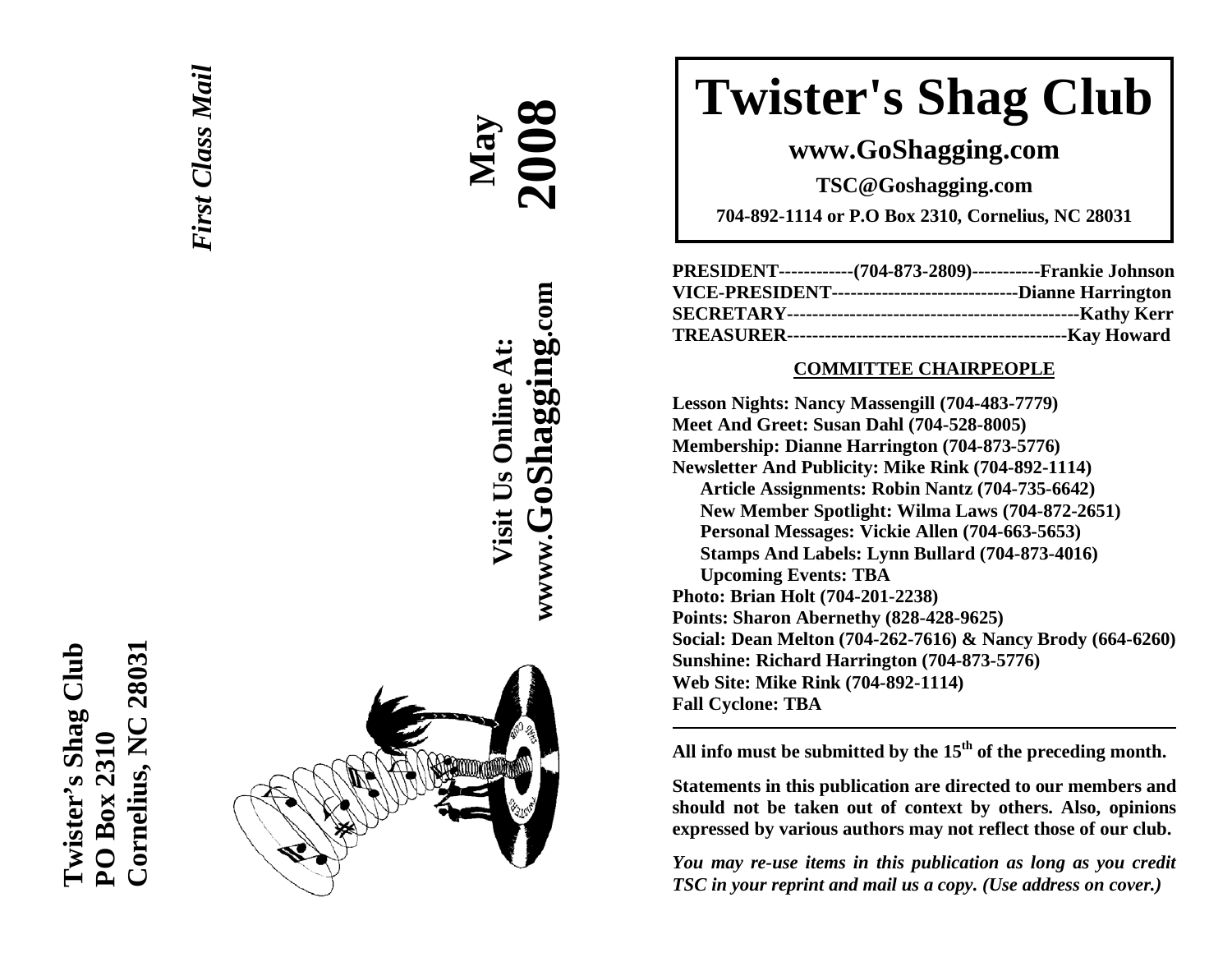## **The President's Letter**

Hello Fun Bunch,

I'm writing this as I wait for the last load of "SOS Clothes" to dry. Write a little, pack a little – that type of multi-tasking I don't mind. April has been such a busy month; I can't believe we are already compiling the newsletter for May.

If you missed our "Day With Ellen Taylor" you missed a day of fun and fellowship. I've probably attended hundreds of workshops but I always learn something new. This one was no exception. Ellen gave us many good suggestions during the Instructor's Workshop. Hopefully, we will be able to incorporate some of them into our lessons. Now I want to see the Jump Hesitation on the dance floor at SOS. The food was fantastic thanks to Nancy Brody and so was the wine. Robin, you should be proud of Charles and Beverly. They did a great job! I hope we can continue this tradition of workshops and wine! Many thanks to everyone that helped pull off this event.

We had a ton of visitors at the SOS Kickoff Party. Thank you to everyone that invited others to the party. The food was great and plentiful thanks to Dean Melton. We raised \$200 for the Junior Shaggers thanks to Susan Dahl who generously donated her 50/50 winnings. I also want to thank everyone that sold 50/50 tickets.

The month of May will also be busy. Don't forget the golf outing at Fox Den. Even if you don't play golf, come out for the food and fellowship afterwards. All details are listed later in the newsletter.

The dryer has stopped so it's time to pack some more! I hope everyone takes notes at SOS and surprises their friends by documenting their antics in the next newsletter.

Our next business meeting is on Tuesday, May 6. Come out for dinner before the meeting.

See ya on the dance floor.

Frankie

## **Party Time Is Coming!**

Our next big TSC event will be on Saturday, May  $17<sup>th</sup>$  at Fox Den Country Club (I-77, exit 45). Don't miss the fun.

Men and women, members and guests are invited to participate in the Captain's Choice golf part of this event. Tee time is 11:28. You must be there between 10:30 and 11am so teams can be formed. We've got plenty of tee times, so come have some fun.

At 5pm, we'll have food on the back deck at the clubhouse. Everyone is invited, whether they participate in the golf or not.

The whole facility is brand new and beautiful. The outside, covered deck is very nice. There are ceiling fans, chairs and tables.

It also has a smooth floor. We'll have music, so feel free to bring your dancing shoes.

Again, even if you don't play golf, don't miss out. This should be the biggest and best after golf cookout/party we've ever had.

Price to play golf is \$45. Price for the cookout/party is \$5 for members, and only \$10 for guests. This meal will be catered by the clubhouse, so we don't even have to do any work.

We need to know how many people plan to eat, so the facility can plan ahead. Please call one of our social chairs (Dean Melton at 704-262-7616 or Nancy Brody at 664-6260) or email the club (tsc@goshagging.com) and let us know if you plan to come.

Please don't wait until the last minute. Remember, it is better to say "yes" even if your plans change later than not to let us know, and then show up expecting to eat.

To get to Fox Den, take I-77 to exit 45. Go West two miles and Fox Den will be on your right. The actual address is 136 Fox Den Circle, Statesville, NC.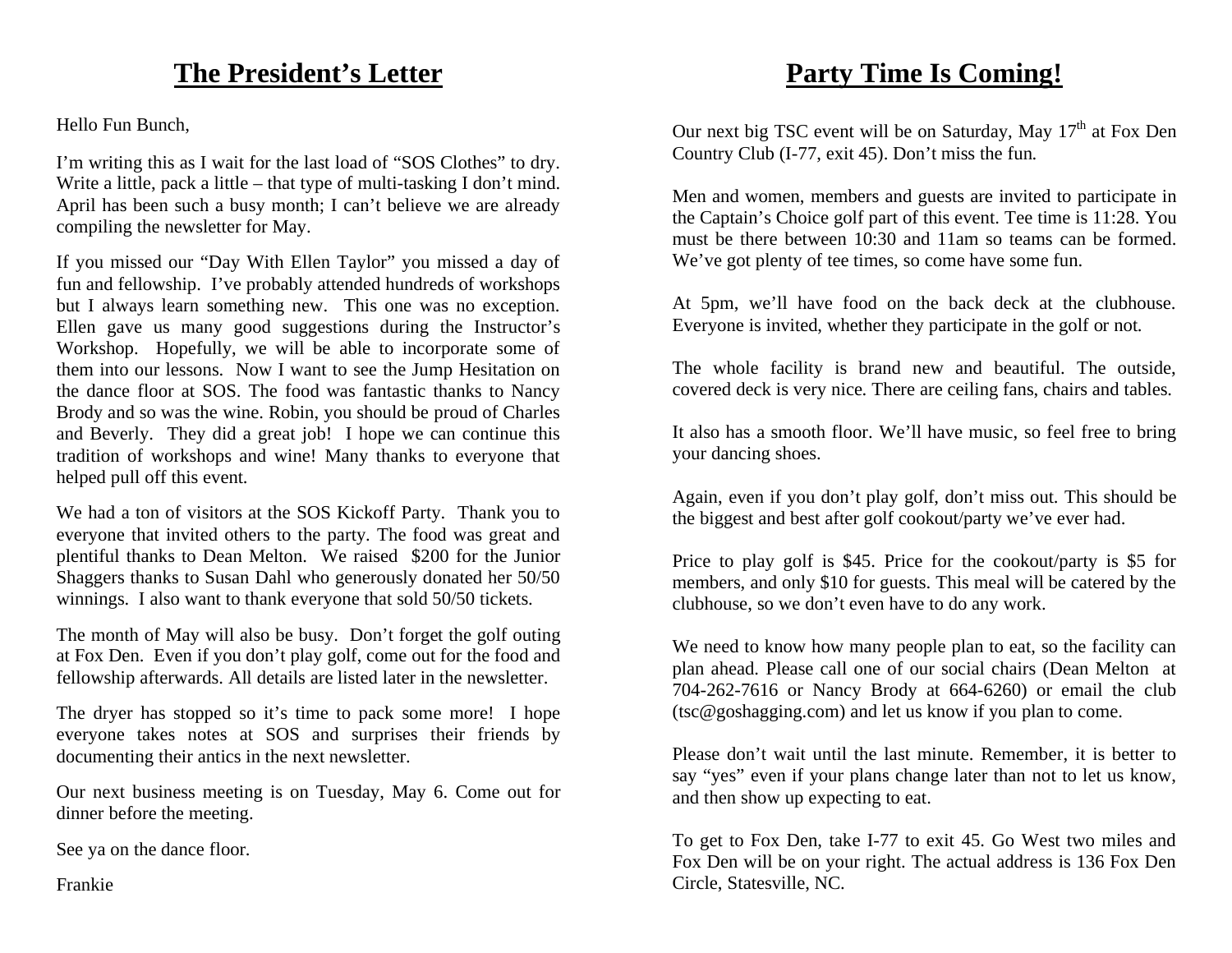#### **Shag Club Meeting News**

At our last meeting, eighty-three members and eleven guests attended. The Treasure Chest of \$83 was won by Dennis Johnson.

The next business meeting will be on May  $6<sup>th</sup>$  at Fat Boys Restaurant (I-77, exit 36) in Mooresville. Music starts at 7pm. Members are encouraged to come early and enjoy the delicious buffet. The business meeting begins at 8:00 PM. Coupons are available for \$10 that are redeemable for \$15 in food or beverages.

Raymond Clark, Brad Johnson, Erin Johnson, Greg Long, Marcia Long, Lawren Montgomery, Tony Weisner and Brenda Weisner have submitted applications to join TSC. Each will need to be at our meeting to be voted on. Come out and meet them!

Remember, you may be the next member to win if you are at the meeting this month! Plan to dance afterwards.

# **New Member Profiles**

By Tommy & Wilma Laws

Welcome to Twister's Shag Club Lena Flinchum! Lena lives in Huntersville and works at Amazing Pottery in Birkdale Village. She has a son and a daughter. Her daughter is attending Appalachian and her son is in the Boone area. Her hobbies are dancing, art and music (especially since she became interested in shagging). Lena had been taking Ballroom/Latin, etc., dance lessons at the Havana Club in Cornelius. She heard about Friday shag nights and became "curious". She decided to go to Havana on a Friday night and observe. She thought shagging looked like fun. The people there were very friendly and invited her to the lessons at Fat Boys. She began taking shag lessons and it opened up an entirely new world for her. Everyone at the lessons made her feel so welcome, and she found the instructors to be knowledgeable and helpful. She plans to go to the first weekend of SOS, return home and return back to OD for the second weekend of SOS. Sounds like shagging has become a household word for another shag lesson student!

**Twister's Shag Club Members Present** 

**A Celebration Of Life Party In Honor Of Ramona Hawley** 

**Friday, May 9th From 8:30pm-1am At The Havana Social Club** 

**DJ: Clyde Waller** 

**All Of Ramona's Friends And Relatives Are Invited To Come Eat, Drink And Be Merry.** 

**Come party with some great people in honor of a wonderful lady we lost way too soon.** 

**There will be food, friendship, fun, and dancing.** 

**(No cover charge on this night.)** 

**For more info about this event please call:** 

**Susan Dahl (704) 528-8005** 

**OR** 

**Donna Hord (704) 394-5628** 

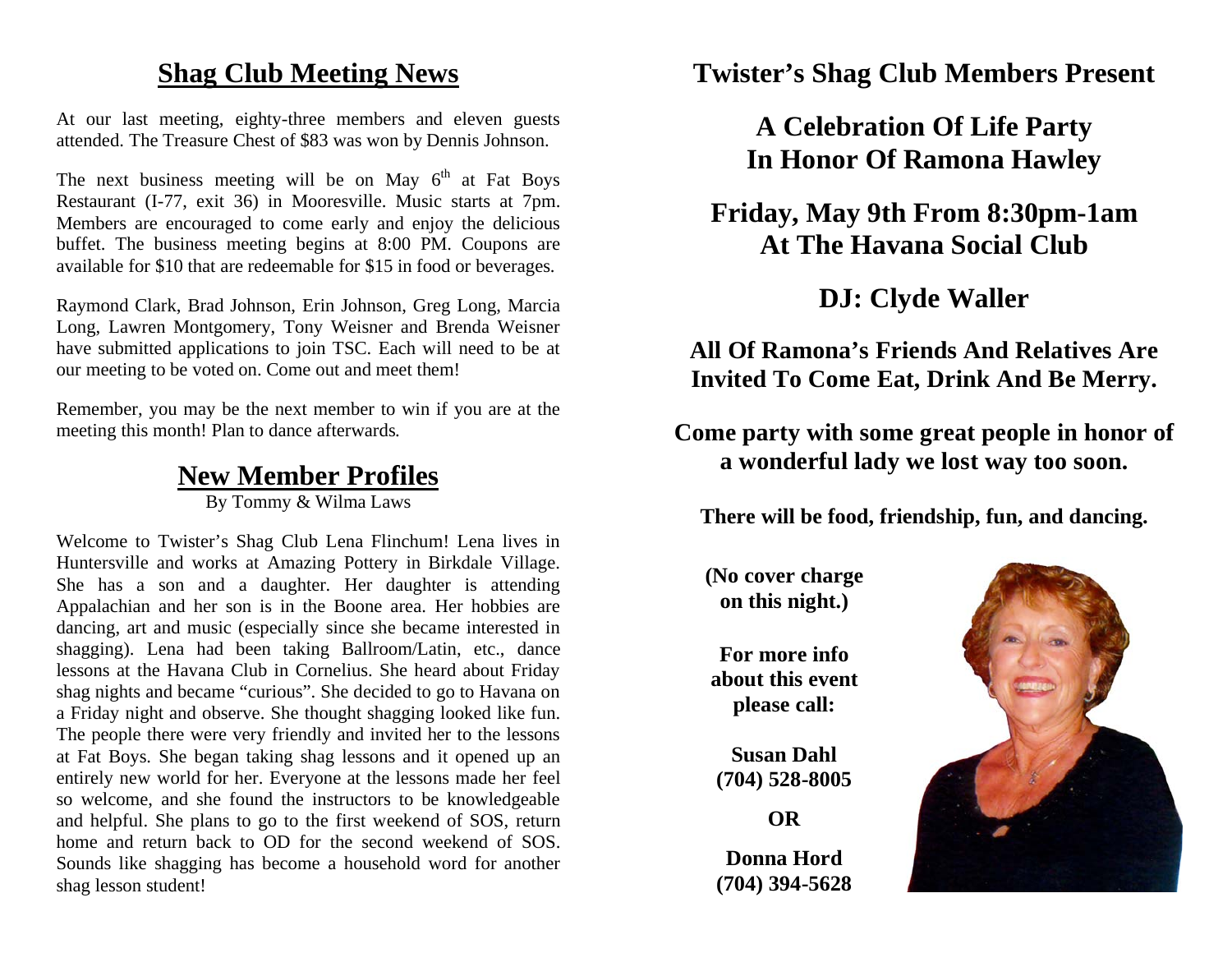## **Going To, Or Places At The Beach**

*This column is all about the quickest ways to get to O.D., the best places to eat, and the best places to buy gas, etc. It will continue every month when items are submitted. We need to hear from you!* 

#### From Kris Sloop

I am an interstate kinda guy. I hate taking those back roads through the small towns and hitting all those traffic lights. My way might not be the most direct route, but it works for me.

Take I-77 South all the way to Columbia, SC .From there take I-20 East until you get to I-95. This is where you might think I am crazy but it will take you around Florence. Take I-95 North for about 7 miles to exit 170. Make a right at the top of the ramp. This is Hwy 327. Take 327 to 76 (probably less than 10 miles but I have not measured it). Make a left on 76. It will take you to 501. Take 501 South. Here is the cool part. 501 of course will take you right into Myrtle Beach if you want to go there first, but if you want to go straight to the fun in N. Myrtle Beach you will need to take 22 East (Conway By-pass) to 90 East. (Signs are very well marked for N. Myrtle Beach) Now, 90 East will run right into Hwy 9 and 17. Take 9/17 South if you are heading straight to Ocean Drive. As I said before the roads to the beaches are very well marked.

And now for the disclamer. The person writing these directions has used this route many times but cannot be held responsible for any wrong turns incurred. So if I said South and it is East or vice-versa don't hunt me down and bop me on the head. Always have a map on hand to confirm where you are going or buy a Tom-Tom, Garmin or other GPS unit. Have fun!

## **Facts For Wine Lovers**

From Robin Nantz

Did you know that there are about 6,500 different wines available to the consumer in the United States?

Alcohol when consumed in moderation will increase HDL (good) and decrease LDL (bad) cholesterol.

## **Irby Bouknight's Retirement**

Al Brandon

Some of you may not be aware that Irby thinks he has retired. His retirement was announced at the Ellen Taylor workshop and the following wine tasting event. Irby has indicated that he is going to take it easy (I guess he means easier than he's been taking it), but he does not have any definite plans. I think we should all congratulate Irby on his retirement and help to make sure that he is not forgotten just because he is no longer in the work force. Therefore, if you have any small chores of any nature that you could use some help with, please give Irby a call at 704-857-3060. He is particularly adept at tasting wine and beer, as well as expounding on the fine points of cigar smoking. Irby is certainly entertaining at TSC parties, so if you're having a birthday party for the kids or grandkids (or even just a party, party), give Irby a call. By the way, since Irby is sleeping a little later in the mornings, it would probably be a good idea to call late at night so as not to interfere if he is sleeping late.

I did not ask Irby's permission to let you know of these events, but knowing Irby I'm sure he does not have a problem with any of the suggestions I have made. If he gets enough requests, Pat may have to retire to keep up with his schedule and appointments.

So Irby, from all of us may, you have a long, healthy, and happy retirement!

#### **SOS Fun** By Tim Davis

Many thanks to all the Twister's folks who entertained my friends, Jane and Danny Cooper, who are retired public school teachers from Salisbury, NC. Danny was so taken that he wore Twister's original red tee shirt again Sunday, including late lunch to Ella's at Calabash, NC.

Their five year of age grand-daughter, Macy, got to see them on our trailer tram during the parade festivities, too.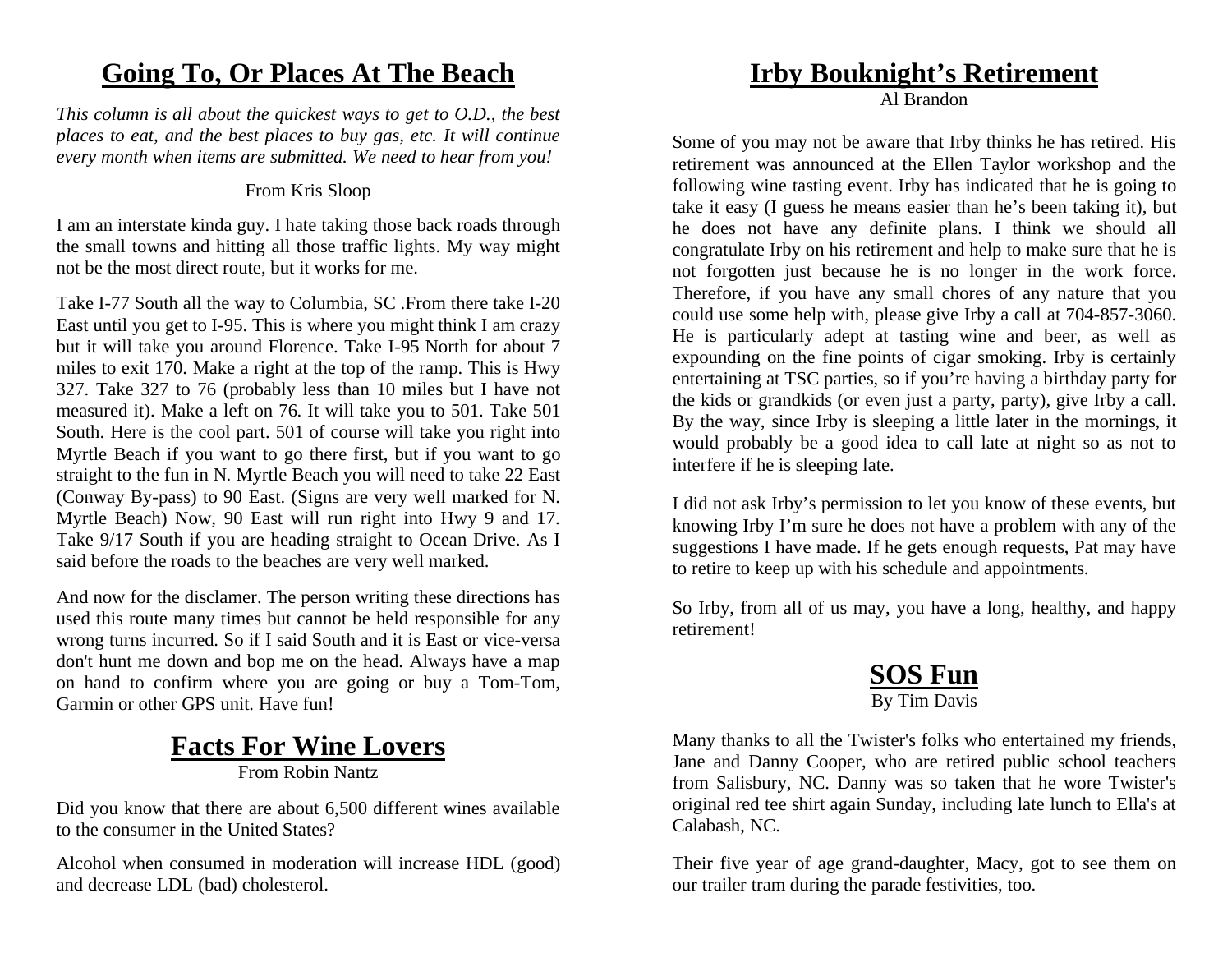#### **Shag Lessons With Ellen Taylor**

By Geoff Siege

First of all, what a great ambassador of our dance Ellen is. She travels wherever she is needed to promote our dance and not only that, to dance it correctly and with fun.

Pam and I attended the workshop Ellen did at the Huntersville VFW a few weeks ago. We have known Ellen for several years and have had some good times with her. I always felt like she was critiquing me and I was a little uncomfortable to dance with her because she is such a good technical shag dancer. After the teacher training session, I felt much more relaxed with her and what she is trying to bring across about shag dancing.

A couple of things she said really hit home with me. First she said everyone has their own style and interpretation of the dance. If you try to be someone else or copy them, it will never happen. She said to make sure you get a good foundation (the basic) and know it well (should not have to count). So many do not learn this simple element correctly and then try to progress on and never really advance with their skills. She also said to make sure and keep your footwork tight. When teaching the dance, instructors are responsible to not only count the steps, but watch the footwork and make sure that it does not get too wide.

She also reiterated the point that unlike other similar dances, shag is a smooth dance with no bouncing or jerky movements. She gave us a technique to eliminate the bounce by starting off with your heal on the floor and rolling to your toes. It was pretty hard to do but would work if you practice. There were so many other things she emphasized, especially that the woman is just as important as the man in the dance and the two need to compliment each other.

Overall she made us feel comfortable with the dance and defined it more clearly. We appreciate her knowledge and dedication to the shag dance and passing her wisdom on to us. We will take this instruction and use it for the good of the dance! Thanks Ellen.

## **When I Grow Up And Retire**

By Charles Munday

When I grow up and retire I know what I want to be. I want to be. Robin Nantz. I like wine, she likes wine. She sells wine, I would like to sell wine. She does wine tastings, I like doing wine tastings. It's a great job and someone needs to do it. You just drive around to stores and put wines on their shelves and look at all the others. Taste a little here, taste a little there, I'm liking her job even more.

The wine tastings are the most fun of all. You get to pick out some really neat wines that you think everyone will like. Of course you have to taste each in order to give your honest option. (I'm liking her job even more.) Then you take them to an audience that is just chomping at the bit to taste them. An audience that is watching everything you brought to see what it looks like and what it is. Is it sweet? Is it dry? Is it red or is it white? What type is it? So many questions that it keeps everyone's attention.

You have people to help you carry the wines in. You have people to help you set up the tables. You have people to help you set up your display. You have people to help you open the bottles. You have people to walk around and pour for you. You have people that help you clean up. You also have people to help carry everything back to the car, if there is anything left, Ha ha? This can occur if you are sure to order too much, so you will have to take it home to finish it off. (I'm liking her job even more.)

When the tasting starts, the real fun begins. Oh? Did I also say that I have an expert interpreter to say all those fancy names so I would not sound like a doofus? She is cute too and I get to take her home with me with the extra wine. (I'm liking her job even more.) Now no one really cares about the expert (that's me) after about the third bottle, especially if you are pouring heavily. (That just may be the secret.) And as the expert and Grand Marshall of the event, I also have to taste each wine so I can give everyone else time to taste theirs. (I'mm likiiing her joob eveen moore). As my assistants walk around the room and pour, I get to tell about the wine and it's characteristics. Here again, after the third bottle of heavy pouring they listen to everything and think is absolutely the truth.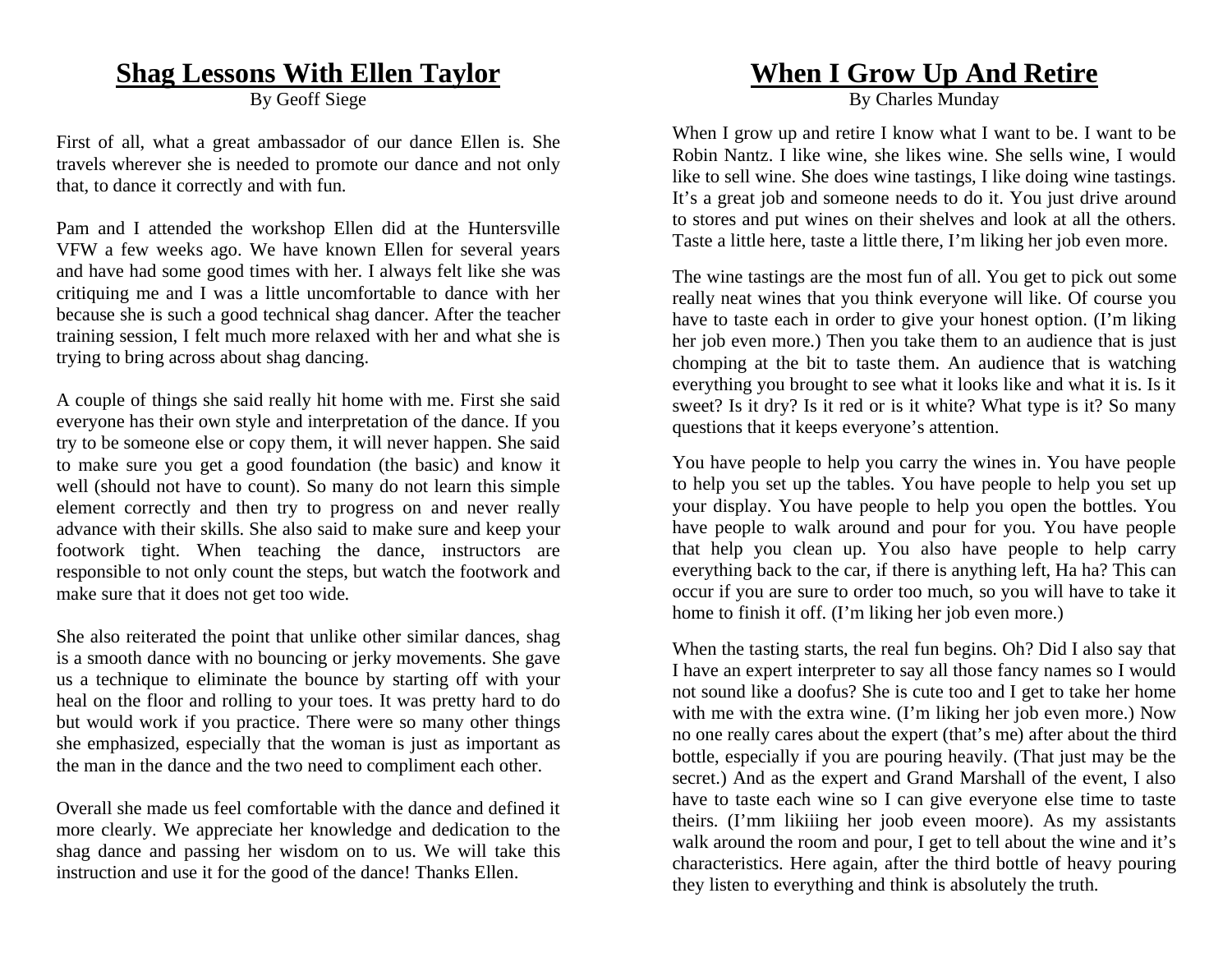I think this is the only place that I have ever been where people will completely consume their wine while they tell you this is not one they care for… as they lick their glass. They don't care. They paid for this. (II'mm likiiinGg her joobb evveen moorre.) Then the end and you ask, did everyone enjoy the tasting, Why yes. Duh?

Now there is only one thing left to do. Get out of the way and protect yourself as you ask if anyone would like to come up and help finish off the opened bottles.

I know it will take a lot of years of tasting to become the expert that she is, but I am willing to step up and drink whatever it takes to learn, do my part, drink, tsate, slurp my willngnees as I should. (I'mm likiiing her joob eveen moore.)

Now you know "The Rest Of The Story" about why I want to grow up to be Robin Nantz.

#### **Wine Tasting**

By Brenda Hatley

We did not get to the dance instructions because my daughter-inlaw's father died and the funeral was Saturday. He was a sweet kind man and many people will miss him.

I heard that everyone had a great time at the workshops and learned a lot from the " Day With Ellen Taylor".

We got to the American Legion around 6:00 with our friends Al and Diane Brandon to meet up with the rest of the Fun Bunch. Our group saved a big table just for me because I need a big table. Ha ha! Pam told everyone that they needed to save a big table because Brenda & Arnold was going to join them at the wine tasting.

Pam, Rodger and I served wine while Charles and Beverly told everyone about the different wines. We all had a good time! Food was good, wine was good and so was the dancing. I enjoyed seeing and talking to all the Twister friends and our visitors.

## **What's Happening In The Shag World**

#### **GoShagging.com Has More Items And Details!**

*Note: Party flyers & club mail can be viewed at monthly meetings.* 

#### **May 6: TSC Meeting. Social 7pm, Meeting 8pm.**

May 10: Lexington Shaggers Monthly Party. \$7. DJ Johnny Bass. 336-357-0011 or lexingtonshaggers@hotmail.com.

May 10: Gaston Shaggers monthly party hosted. \$6. DJ Tommy Samole. 704-827-1770 or patsyfuller@carolina.rr.com.

May 16-18: Shaggers Holiday hosted by Islander's Shag Club. \$40. DJ Murl Augustine. 843-762-7861 or knkshag@earthlink.net.

May 16-18: Mountain Boogie Walk at Hern's Hangar hosted by the Beckley Area Shag Club. \$50. DJ's John Smith & Ed Timberlake. 800-294-0855 or shagbasc@earthlink.net.

#### **May 17: TSC Golf Outing, Meal and Paty. Details in this issue.**

May 23: Statesville Shag Club Sock Hop. \$7. DJ Gene Hensley.

May 29-June 1: Palmetto Shag Club's Southern Comfort. \$50 - \$60. DJs Booger Brothers, Jim Bowers, Skip Mallios, Gene Hensley, Rodney Still, Gene Sistare. www.palmettoshagclub.com or 803-796-6106 or npowell09@aol.com.

May 31: Benefit dance hosted by Greater Triad Shag Club. \$5. DJ Jim Wayne. 336-288-3651 or pwayne7@msn.com.

#### **June 7: Local Area Shag Club Party. More details TBA soon.**

June 14: Monthly party hosted by Brushy Mountain Shag Club. \$6. DJ Roy Childress. 336-838-4144 or hauser013@aol.com.

Jun 12-15: Shag-A-Ganza by Golden Isles Shag Club. \$60. DJs Paul Spaulding, Murl Augustine and Mike Harding. 912-266-7871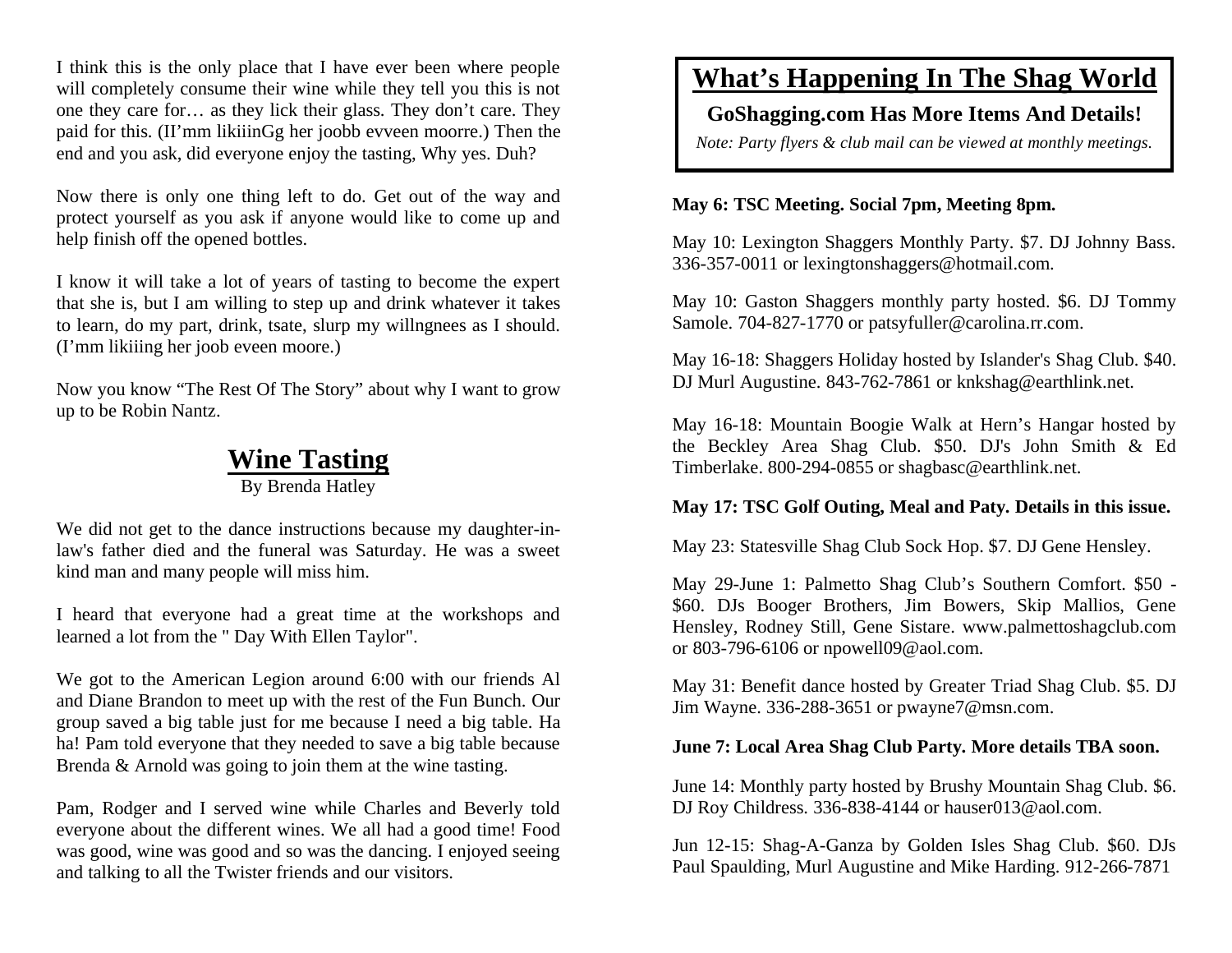June 20-22 Shaggin' on the Boulevard by Charleston Area Shag Society. \$45. DJs Larry Edwards & Eddie Teeter. 304-744-2388

June 21- Boone Shag Club's Boogie to Boone. \$25-\$30. DJs Larry Calhoun & Gene Hensley. 828-7736246 or caweathers@msn.com.

**June 28: Bus Trip to the Oldies Party At Tanglewood Park. \$10 for members, \$20 for guests. DJ Roy Childress. Info soon.** 

July 11-13: ACSC Summer Workshop

July 17-20: Junior SOS

**July 26: TSC's Turntable Treasures Vinyl Party & Fundraiser** 

Sept 12-21: SOS Fall Migration.

**Nov 7-9: The Fall Cyclone. More info on www.goshagging.com** 

#### **This Month's Birthdays**

| <b>Rick White</b>     | 05/01 | <b>Barb Cella</b>    | 05/21 |
|-----------------------|-------|----------------------|-------|
| <b>Sherry Eason</b>   | 05/04 | Roger Lemmond        | 05/21 |
| Cindy Rea             | 05/06 | <b>Frances Smith</b> | 05/21 |
| <b>Betsy Chapman</b>  | 05/14 | <b>Bill Blanton</b>  | 05/27 |
| Jeff Firestone        | 05/15 | Gene Sigmon          | 05/28 |
| Ellen Kidda           | 05/16 | Jim Horton           | 05/31 |
| <b>Charles Munday</b> | 05/20 |                      |       |

## **Next Month's Birthdays**

| Lawren Montgomery | 06/03 | Audrey Brock    | 06/18 |
|-------------------|-------|-----------------|-------|
| Chuck Willingham  | 06/04 | Marvin Chapman  | 06/19 |
| Pam Rink          | 06/06 | Khris Sloop     | 06/24 |
| Mary Jo Ridgeway  | 06/07 | Jennifer Finney | 06/27 |
| Jim Ridgeway      | 06/12 | Beverly Rowse   | 06/27 |
| Debbie Green      | 06/13 | Milly Humphrey  | 06/29 |
| Iris Binder       | 06/17 | Warren Moretz   | 06/29 |

**Please come out to Havana Social Club on Friday, May 2 and help Sherry Eason celebrate her 50th birthday. Normal "over the hill", "half a century" and similar abuse is appropriate and expected. Help us have fun with this significant birthday. See you there!** 

**Happy birthday month to Charles! I know you are looking forward to our trip to that big mud hole during your birthday month! Thank you! Thank you! Love you very much, Beverly** 

**Full set of golf clubs, 3 iron through pitching wedge, driver 5 wood, putter. Very nice clubs. Excellent for beginner, cavity back. \$50..Ellen at 704-892-1565 or 704-307-3871.** 

**Happy Anniversary Walter. Forever my best friend and soulmate. Can you believe it? Twenty-nine years and counting. The best is yet to come! Thanks for your patience this last year and a half while I have been out of commission for shagging. I know we are both happy to be at least partially back in action and hoping to be in full swing soon! All my love, Frances** 

**How fortunate am I, to have a husband like you, Someone I love so much whose love is so true? You're the love of my life and the man of my dreams. Happy Birthday, Jim. Thanks for dancin' with me! Ann** 

**To Bill Blanton: Happy Birthday Darling! Thank heavens you don't act or look 61! Hope we celebrate many, many more together. Loving you in Lincolnton.**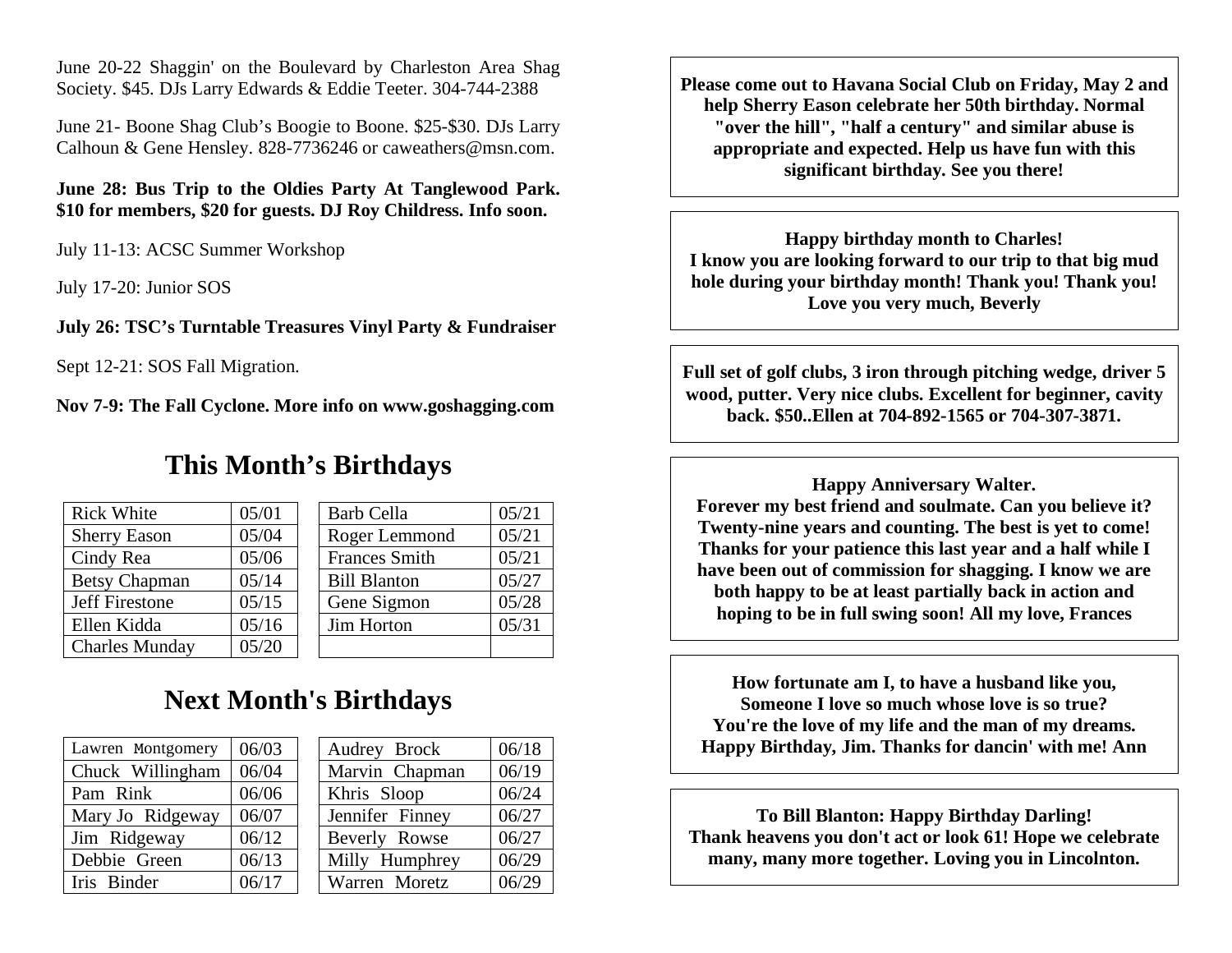#### **Great Wine And Great Dancing!**

By Jennifer Finney

Saturday, April 5th John and I, along with my Mom, went to the Huntersville American Legion to enjoy wine and dancing. When we first got there everyone was sitting down with their wine glasses ready to drink up! Riesling was the wine of choice. This is a sweet dessert wine (and I'm glad because that's all John will drink when it comes to wine!) Boy this wasn't like most wine tastings I've been to. Usually you get just enough wine to wet your tongue and that's it. Not with Twisters! We enjoyed at least half as glass of five or six different types of Riesling wines.

By that time, we were feeling pretty good and someone finally turned the lights down (that always helps you to dance better somehow). Clyde Waller was the DJ and he always plays the best tunes. John and I danced with each other and several different partners too.

I enjoyed talking with Frankie about her retirement and John and I are looking forward to taking some more private lessons with her and Dennis. We were not able to come to the earlier workshop that day but later on in the night we were able to talk to Ellen Taylor and get some pointers on our dancing. She taught us a new way to incorporate a Cha-Cha step into the shag. She is SO very talented! She told my Mom she had rhythm. Of course that made her whole year! Overall it was another great night with TSC!

## **Ellen Taylor Workshop**

By Marvin and Betsy Chapman

It amazes us how Ellen Taylor can keep getting better and better. The lessons were awesome and Marvin and I love learning a new step or move from her.

She is the best there is and we hope that Twister's will continue to have her come back each year. You cannot get any better than Ellen Taylor.

## **SOS Kickoff Party**

By Sherry Eason

We had a great crowd and lots of food, drinks, fellowship and dancing at the pre SOS party on April 11. Thanks so much to Dean for providing the leadership on this one. The food was awesome and there was plenty of it. It was a wonderful night.

Thanks also to BJ Tarles for bringing the singles group. We need more people to step up and invite friends to our Friday night events. We have a wonderful place to gather and we need to show our appreciation by showing up. It was a very fun night. Everyone was having a great time, the dance floor stayed full. Mike Rink was spinning some great tunes. We had a number of people come from the beginner lesson group also. Make sure to welcome the people you do not know, so they will want to come back. Asking newcomers to dance is even better.

Lately, it seems we have had more non-members than members at our events. We appreciate our newcomers, but as members of Twister's, we need to try to be at Havana to welcome our visitors, show hospitality, promote the shag and live up to our nickname of "THE FUN BUNCH".

If you missed this party, you missed a good time, join us next time!

#### **Balloon Ride** From Robin Nantz

Don't count your chickens before they hatch. Isn't that what your Mamma always told you? I stayed home from the recent wine tasting at TSC because my daughter Heather was supposed to go on a beautiful, romantic balloon ride over Lake Norman. Little did she know that her boyfriend had planned to propose to her. I wanted to be home to get the call from her and see the ring. Well, now 1 and 1/2 weeks later, no balloon ride yet. Who knew that balloon rides were so finicky on the weather? Apparently all conditions have to be perfect. Well our secret is still kept, so hope and pray for good weather soon!!!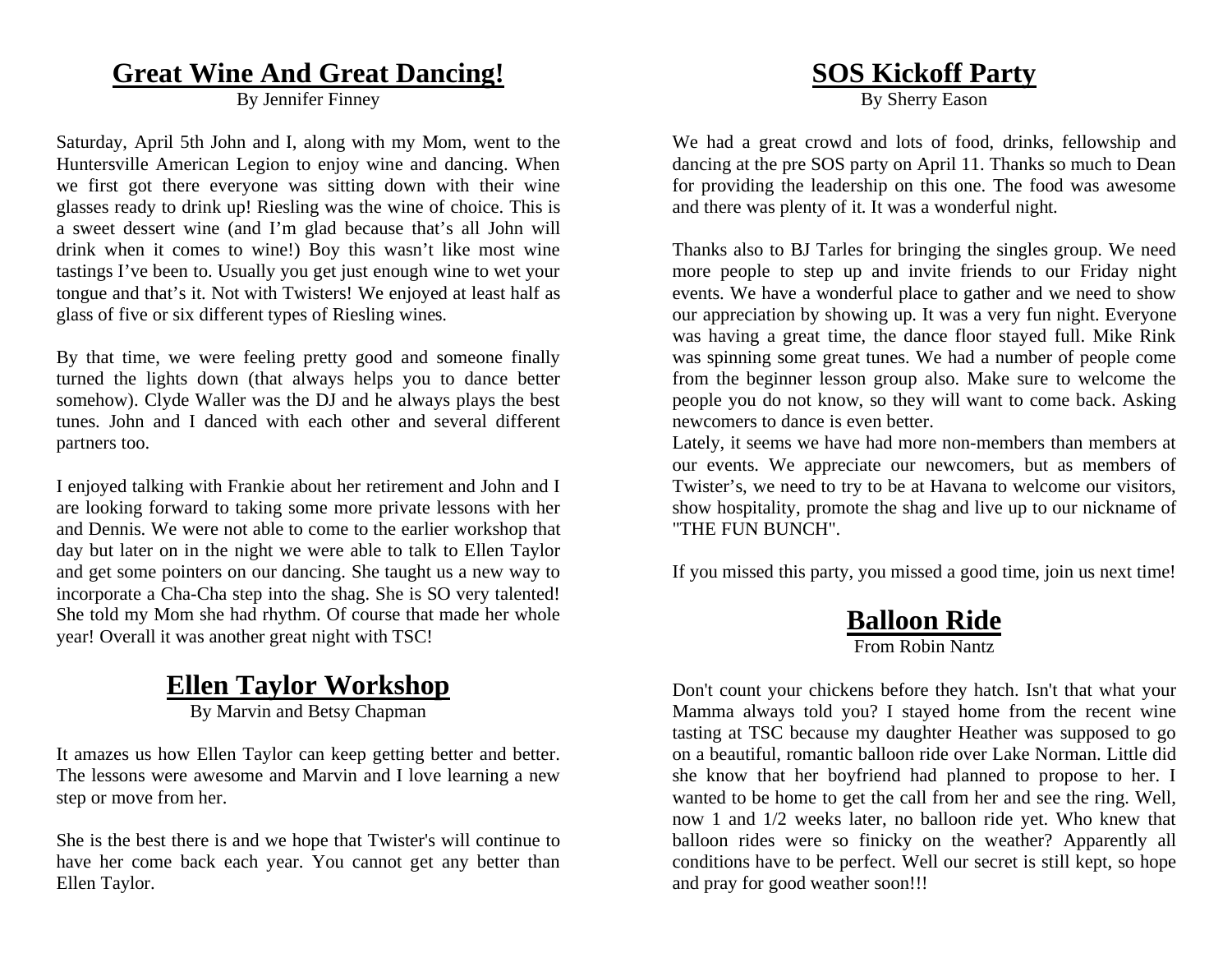## **Puzzle Theme: What TSC Is About!**



#### **ACROSS**

- **1. Outing just "fore" fun**
- **4. Initials of our club president**
- **5. Chief "meet and greeter"**
- **6. Our club**
- **8. The party that will "blow you away!"**
- **10. Best Friday night dance spot!**
- **13. Author of "Queenie's Medical Moments"**
- **14. Best use for feet**

#### **DOWN**

- **2. TSC members are know as the \_\_\_\_ bunch**
- **3. Spinner of tunes**
- **4. Location of out monthly meetings**
- **5. Spring and fall PARTY at the beach**
- **7. Our dance**
- **9. Cyclone month**
- **11. Month of Spring SOS**
- **12. He'll ask you to smile while snapping a photo**

## **Puzzle 2 Theme: The Fall Cyclone**

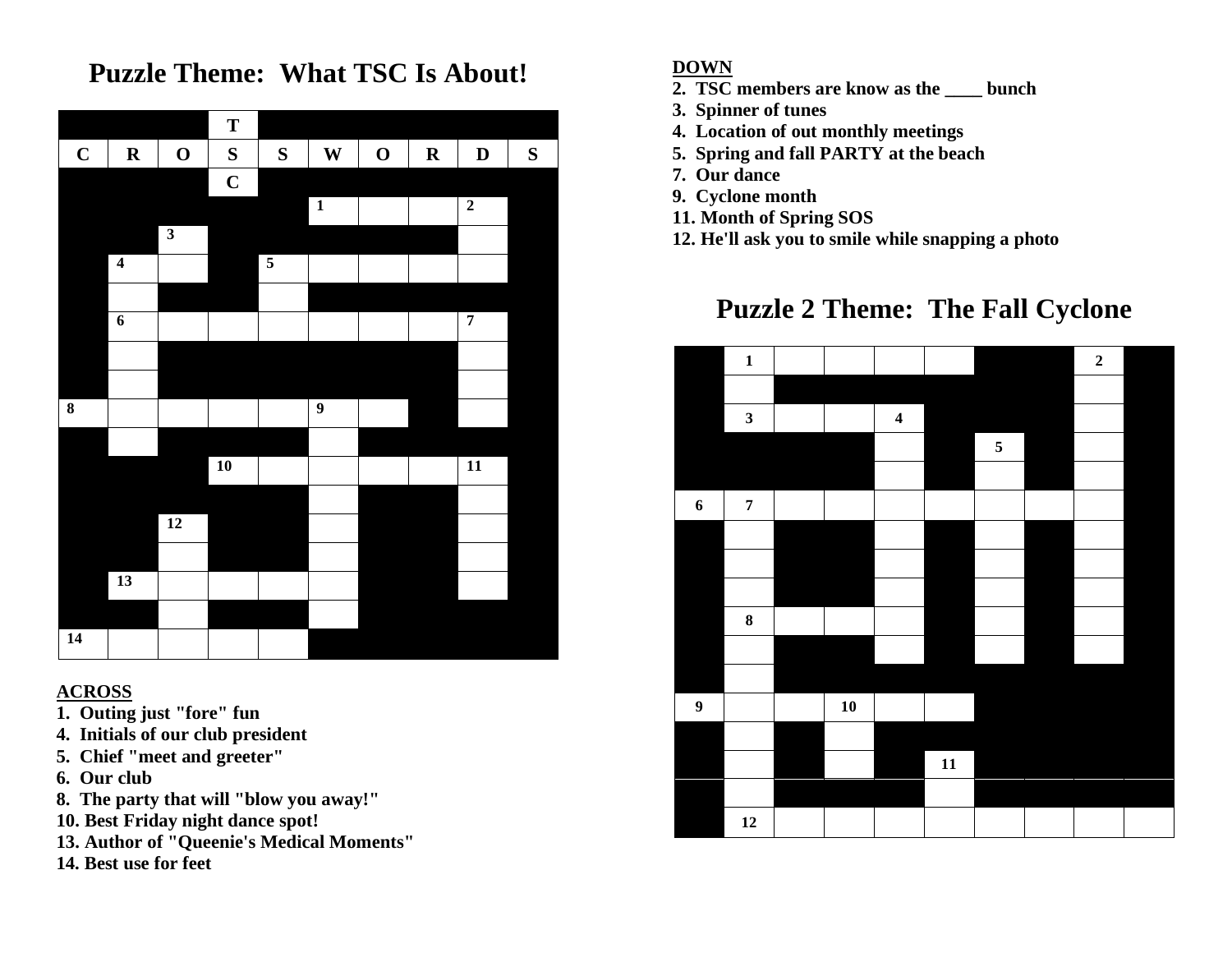#### **ACROSS**

- **1. What we will start doing on Thursday before the Cyclone**
- **3. What the Shakers will put on Sunday**
- **6. The early risers will make this happen on Sunday**
- **8. If you pay attention to number four, you'll be able to show off a new one of these!**
- **9. Participate in this and maybe win big!**
- **12. You'll come away with at least one of these from the party**

#### **DOWN**

- **1. This party is as good as or better than \_\_\_\_\_!**
- **2. This committee will make everyone feel welcome!**
- **4. The best way to learn a new move is to attend one of these**
- **5. Something we all need to pitch in and do when the party is over**
- **7. This committee is the first to meet guests**
- **10. Be sure to work your assigned slots, but don't forget to have this!**
- **11. See this committee to get the party started!**

## **I saved this space for you! That's right, I'm talking to YOU!**

**This was where your article was supposed to be. I guess you didn't get it finished in time?** 



**There should be a lot of great memories from SOS and from recent TSC events. Please write up something about yours. All your friends want to hear from you.** 

#### **Answers To The First Puzzle**



### **Answers To The Second Puzzle**

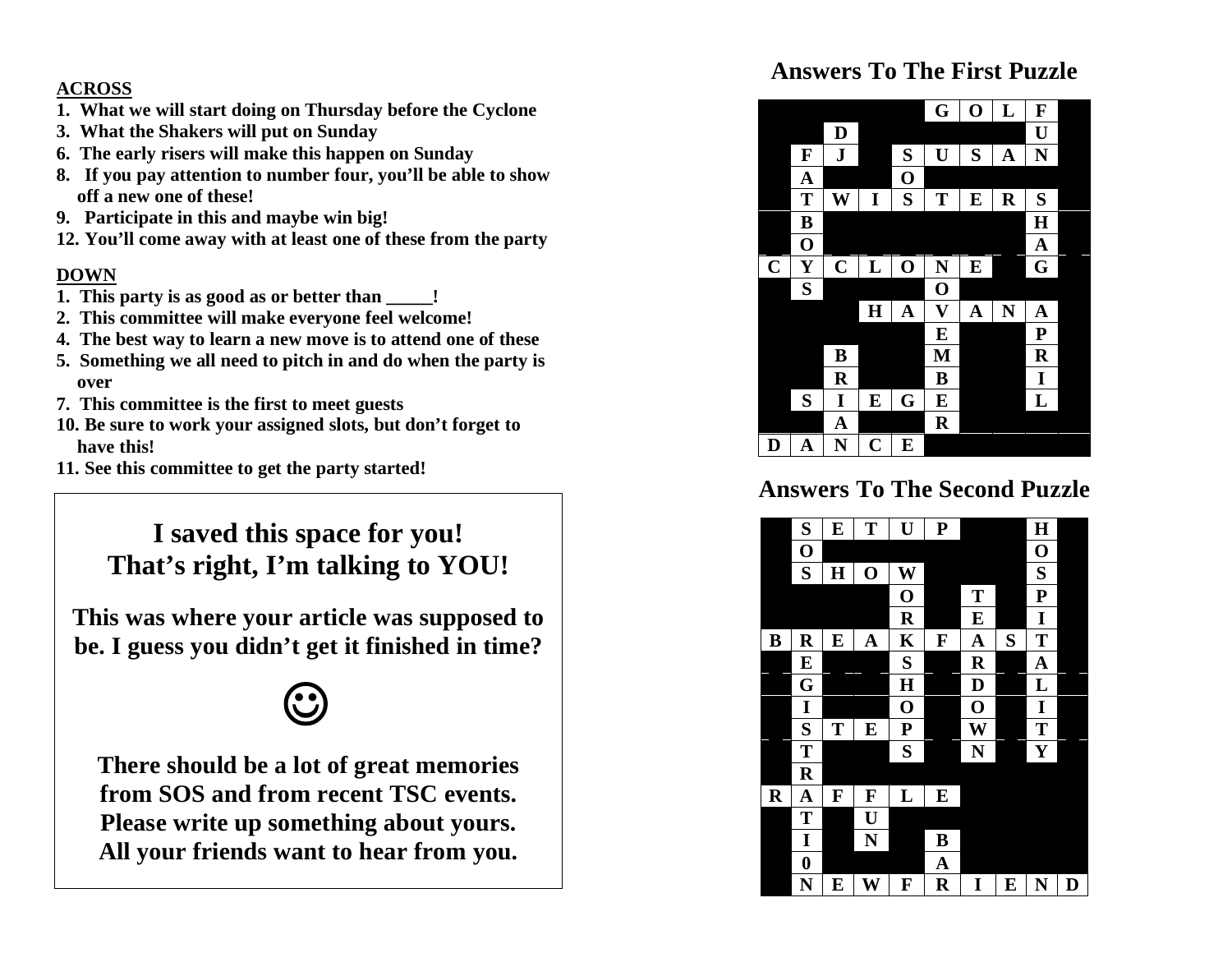#### **What Is Lock Bouncing?**

From Bill Blanton

There is much in all media forms about a procedure called Lock Bouncing. I have seen this so-called masterful trick performed on cable, You Tube, and written about in any number of articles.

The question is, does it work? My answer to you is yes. Under the right conditions and with hours and hours of practice it is possible.

The most commonly used lock in the world is a Kwikset. Why? Its cheap. If you don't request a certain lock when you build a house, 9 times out of 10 you will be given Kwikset keys or something worse that the builder found on sale.

I sell Kwikset locks by the cases and they serve the purpose that's intended; to keep someone from walking into your house. I'm saying this to remind you that the real enemy of a crook is time!

If you have one lock, put on two. If you are not satisfied, buy and install an alarm system. If you take time away from a would-be break-in guy you have won. He will always look for the easy way in… picking or bouncing locks is his last hope.

The neighborhood you live in and how well you keep your family and friends informed of times you will be out of town or not at home will do more for protecting your home, than worrying about some booger nose kid bouncing your locks.

Most of us will die from polar bear attacks or alligator attack way before our locks are bounced!

> **Don't forget that the first Friday of every month is when we celebrate member birthdays at Havana.**

**Come out and share warm wishes with your friends, and help them celebrate their special day!** 

#### **Queenie's Medical Moments**

By Pam Siege

Organ donation. Yuck! What a topic! The gross nurse in me must be coming out! But you know… it's a real issue and everyone needs to know what their options are!

Organ donation is about living. It's about life!

You could help someone to have a new chance at a healthy life. They could go back to normal, productive living with their families and friends. You have that power!

One of the most amazing parts of medicine is organ and tissue transplantation. The need is by far greater than the available.

How can you help? There are more ways than giving up that kidney!

- 1. You can spread the word that donations are needed.
- 2. Make a finacial donation to programs that are aimed at increasing donations
- 3. Participate in events to raise awareness
- 4. Make sure you check that little box on your driver's liscense that says you are a donor
- 5. You can donate clothes to the kidney foundation or that old car no one else wants this part of medical science gives so much hope too so many people around the world. They have a new chance to live an active and renewed life.

Don't take your organs to heaven with you; Heaven knows we need them here.  $\sim$ Author unknown  $\sim$ 

## **Don't forget all the fun we will have on Saturday, May 17 at Fox Den Country Club. It will be an awesome event.**